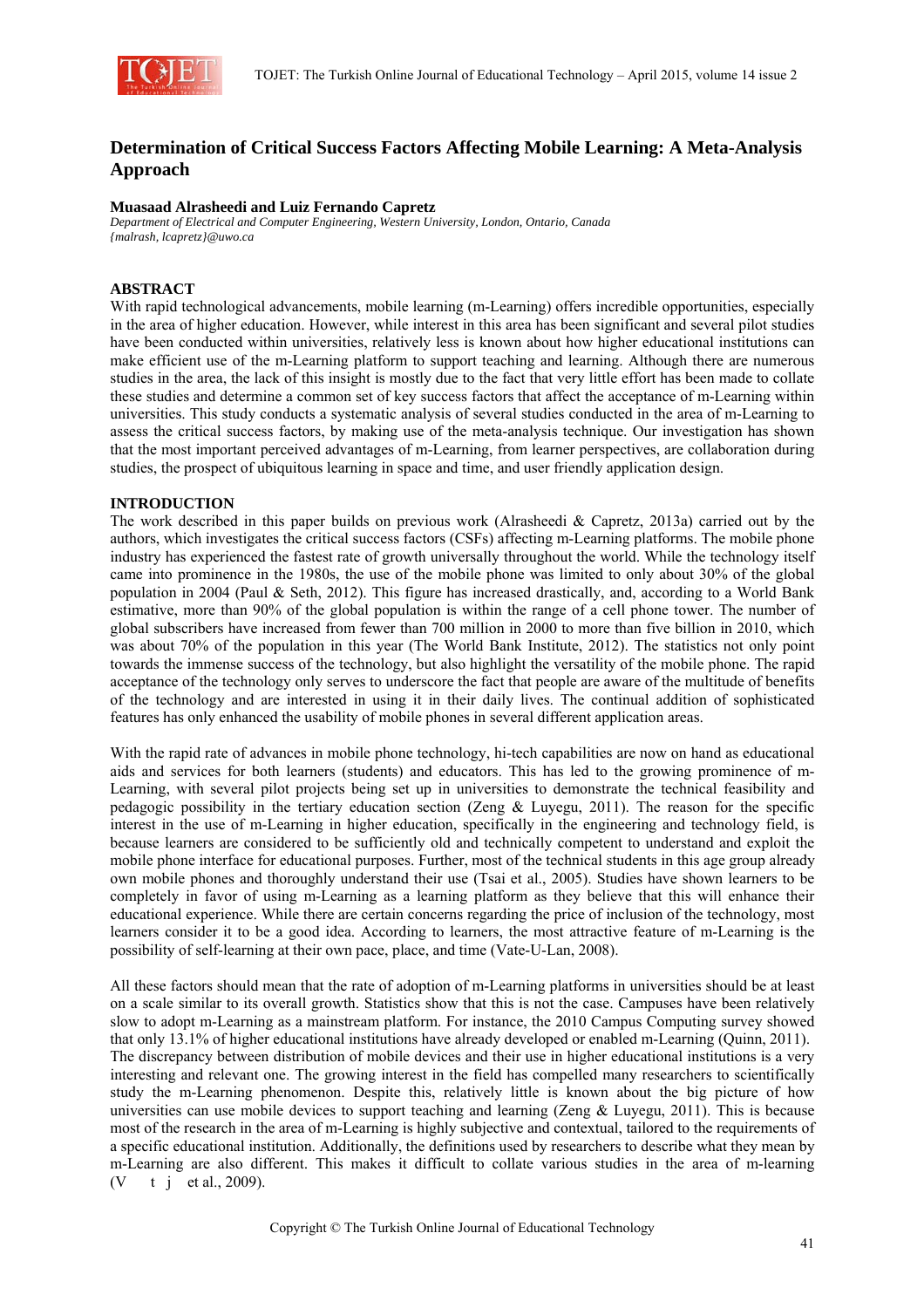

However, we contend that, despite the highly contextual nature of m-Learning studies, several characteristics are similar and the results could be developed into a framework for assessment of the success of m-Learning. One such framework was presented by Ali et al. (2012), where learning contexts, learning experiences, and design aspects were used to assess the success of m-Learning (Ali et al., 2012). Our research uses the meta-analysis approach to conduct a systematic literature review to determine the CSFs for the success of m-Learning in higher educational institutions.

The paper starts with an insight into the key benefits of m-Learning. This is followed by a brief discussion of the CSFs determined by an historical study. The next section discusses our methodology of meta-analysis to determine the CSFs based on recent studies. This is followed by a discussion of the results of the meta-analysis. The paper concludes with a summary of the conclusions and future implications of this study.

# **MOBILE LEARNING**

The unique feature of the m-Learning platform that makes it a new educational platform is mobility. The concept of mobility refers to the prospect of having flexibility in terms of time, place, pace, and space that cannot be achieved when using non-mobile versions of devices (Andrews et al., 2010). In theory, m-Learning offers learners the opportunity of learning anytime and everywhere. However, it must be understood that the terms 'anytime and everywhere' are limited from being universally true due to connectivity as well as safety restrictions (Saccol et al., 2010).

Mobility is, however, not the only advantage users receive. A key benefit offered by the m-Learning concept is the feature of collaborative learning. While collaboration is also a part of education in traditional learning scenarios, the use of mobile devices means that learners can now interact with fellow students and educators from different locations even when they are not in a formal classroom. Mobility combined with collaborative learning makes the m-Learning platform different from any other existing learning platform, whether it is traditional face-to-face learning or other technology-based platforms like e-Learning (Kukulska-Hulme & Taxler, 2007).

The mobility feature of the m-Learning platform has several implications and applications. It allows learners to manage the content, scope, and space of their learning. Learners also have control over the time and place where they access learning materials. Professionals use this feature of m-Learning for just-in-time learning. This means that employees learn a particular concept as and when they require it and apply it immediately after learning, instead of following the traditional learning process where they learn at a workshop, store this knowledge in their minds, and then use this information practically at a later date. Last, but certainly not least, the mobility feature allows learners from geographically remote locations to be included as a part of the mainstream educational process, without having to shift their location (Saccol et al., 2010). Thus, the concept of mobility is not limited to students being mobile, but the instructors and learning content are also not tied to a particular location. The mobility of learning content can also be translated into a reduction in processing time and a lack of boundaries to physical access. As can be seen, the mobility of learning content is truly revolutionary and pushes the envelope in the context of learning mechanisms as well as information access (Moura  $& Carvalho, 2010$ ).

However, despite the increase in mobile usage, especially among college-going students, and the multitude of benefits the platform offers, its adoption into mainstream education has been slow. Many analysts attribute this anomaly to a lack of understanding by educators of how to use the technology to enhance the learning process. University management is also said to be extremely conservative and is reluctant to make large investments and revolutionize their tried and tested mode of imparting education. Not many are impressed even by the documented proof from various research studies showing positive inputs from students and other educators regarding the use of m-Learning. University management is also apprehensive of the impact of rapidly changing technology as well as the issues of security and privacy (Wilen-Daungenti, 2008).

It can be seen that instead of presenting multiple research reports from different universities, a common framework of assessment would be of more interest to university management. This framework can be used to assess the barriers to m-Learning within their own educational institution and the progress can be reviewed periodically to assess its success. Needless to say, the development of such a framework requires a comprehensive knowledge of the critical parameters that affect m-Learning. The present paper is an attempt to collate multiple research studies to arrive at these CSFs.

## **CRITICAL SUCCESS FACTORS OF M-LEARNING (REVIEW OF PREVIOUS STUDIES)**

The m-Learning platform has changed the learning paradigm, and it has the potential to alter the way education is imparted. Most of the pilot studies reviewing the adoption and success of m-Learning within universities tend to focus only on the technical capabilities. As m-Learning technology is entirely dependent on the interaction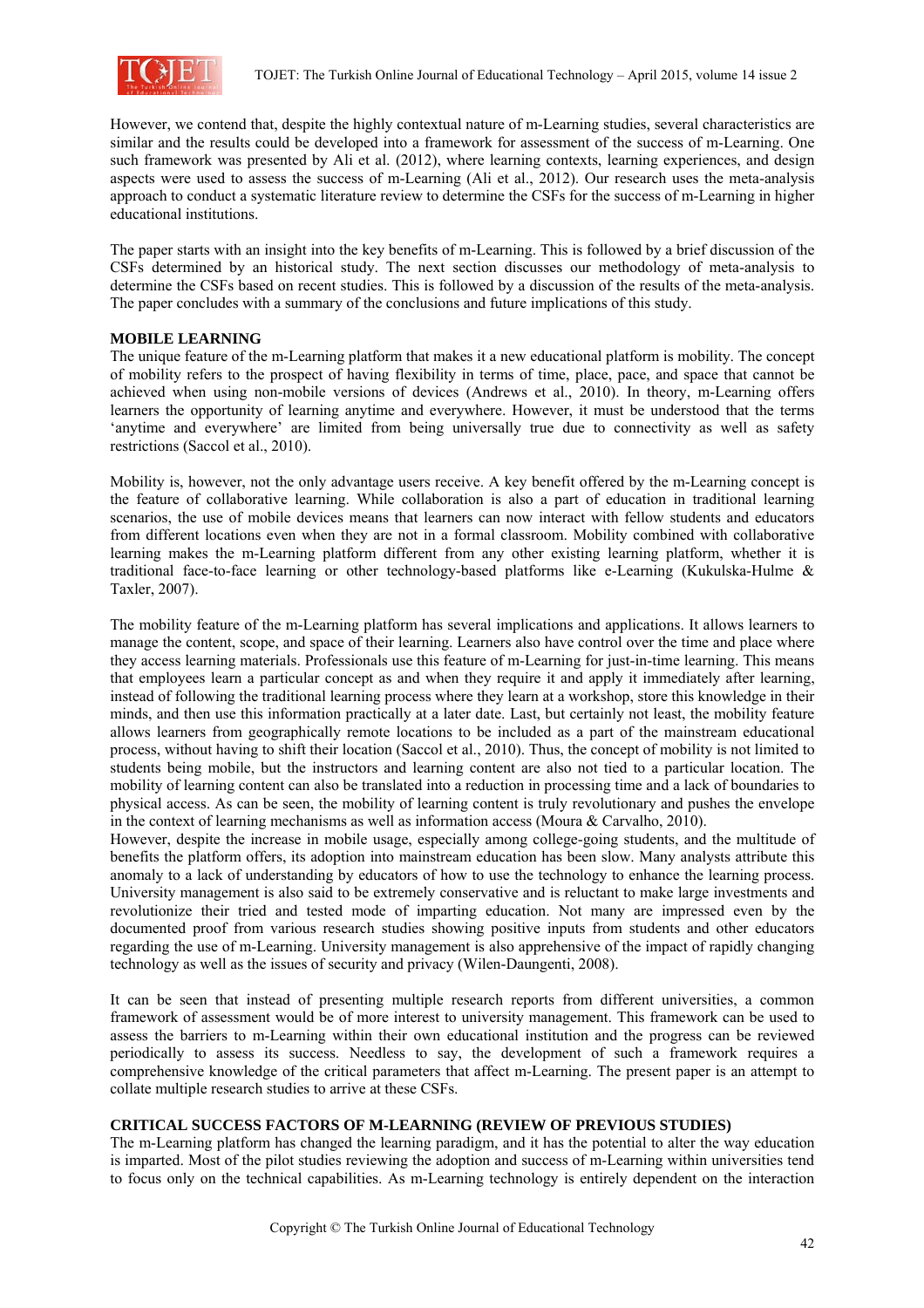

between humans and machines, focusing solely on the capability of mobile devices and applications only limits the picture. The perspective of success factors must also extend to the usage of m-Learning in different contexts in addition to user experiences from the points of view of learners, educators, and university management (Andrews et al., 2010).

While several researchers have conducted a study of m-Learning projects for determining CSFs, very little effort has actually been put into collating these studies and coming up with a common set of success factors. Cochrane and Bateman (2010a) are responsible for a handful of recent studies involving a cumulative assessment of CSFs from multiple m-Learning studies. They examined 12 m-Learning intervention studies conducted between 2006 and 2009 and pointed towards a single CSF – pedagogical integration of technology into course criteria and assessment. The researchers agreed that there were several other success factors, though they do not measure the extent to which each factor influences the success of m-Learning in the tertiary education sector (Cochrane Bateman, 2010b). This 2010 study was further limited because, while the individual studies considered m-Learning in a different context, they were limited to the use of mobile web 2.0 in tertiary education (Cochrane, 2010). Cochrane's study also addressed the CSFs but this time the study was limited to the analysis of the application of mobile web 2.0 in tertiary education (Cochrane, 2014).

Another study that evaluated the CSFs for m-Learning was published in 2006. This study was conducted by Naismith and Corlett (2006) and involved an exhaustive study of the literature pertaining to m-Learning, published at various m-Learning conferences between 2002 and 2005 (Naismith & Corlett, 2006). The researchers found that while other studies have found a wide array of factors responsible for the success or failure of m-Learning projects, five of the factors were a part of every m-Learning literature – technology availability, support of the concerned institution, network connectivity, assimilation with study curriculum, student experience, or real life, and technology ownership by learners (Adeyeye et al., 2013).

While the study is detailed in its analysis it has the following two drawbacks that prevent it from being relevant in the present-day context. First, the study itself is more than six years old. As previously discussed, during this period the penetration rates of mobile phones have exploded. People all over the globe, including from remote areas and communities, now have access to mobile phones. Mobile phone features have also become extremely sophisticated during this period, especially with the introduction of the Apple iPhone series and all different brands that offer touch screen smartphones. People are also getting used to the rapid technology advancement in mobile phone technology and a large proportion have already jumped onto the smartphone bandwagon. This means that there is a critical need to re-evaluate the CSFs in light of the present state of adoption of mobile technology among the general population. Furthermore, with each new development in technology there are several other new factors which can influence a person in making personal choices, especially when doing so affects other people (Capuruço Capretz, 2010). The previous study also has another drawback. While the study itself uses information from multiple research studies conducted during a three-year period, it does not make use of any systematic method for analysis nor does it measure the extent to which each factor influences the success of m-Learning in tertiary education. The present study attempts to overcome these drawbacks.

Another recent effort made to determine the CSFs of m-Learning was made by UNESCO. A recent report by UNESCO on m-Learning considers the following factors as essential conditions for successful adoption of m-Learning: affordability, leadership, content, support from educators and parents, well-defined m-learning goals, recognition of informal learning, and defined target learner groups for m-Learning (UNESCO, 2011). Interestingly, the UNESCO study also argues that the specific set of CSFs changes as does the learning environment. The study, while giving valuable insights, is not highly relevant to the present context. As UNESCO says, the success factors change as per context, and their report has considered m-Learning in general – including within schools and universities (UNESCO, 2011). The present study addresses the issue of factors of m-Learning in higher education. At this level, the issues of privacy, responsible use of mobile devices, and technical competence and maturity of students are higher than lower-level students. Hence, the m-Learning context and application design is entirely different. Further, the study is limited to different countries in Asia and Africa (UNESCO, 2011), whereas the present study considers the issue of m-Learning in higher education globally.

#### **META-ANALYSIS OF CRITICAL SUCCESS FACTORS**

Meta-analysis is basically a systematic literature review using quantitative means. This is different from the traditional literature review, where the analysis is arbitrary, theoretical, and, hence, highly subjective. Several different statistical procedures can be used during meta-analysis of existing studies. The only requirement is that these studies also have similar statistical findings as a result of investigation into the same or similar research questions (Booth et al., 2012).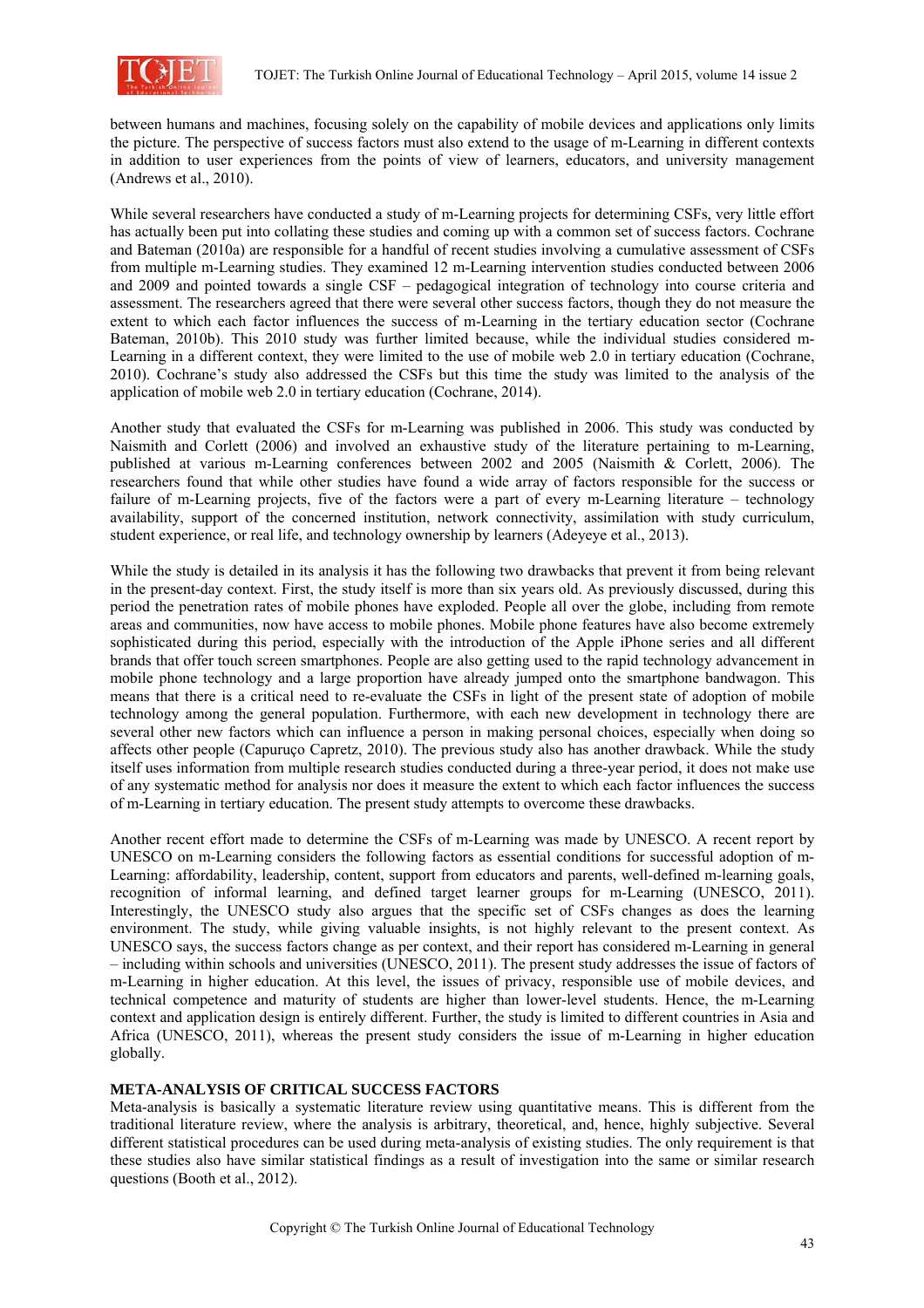

Preliminary and partial results of this study were published and presented at the IEEE International Conference on Teaching, Assessment and Learning for Engineering (TALE2013) (Alrasheedi & Capretz, 2013a). The results of a meta-analysis conducted to evaluate the CSFs affecting m-Learning. One of the main barriers to conducting a systematic statistical analysis of literature into existing m-Learning studies is that the research questions addressed are highly subjective and examine a variety of the implications of m-Learning. Further, as none of the studies have actually prioritized the factors based on the extent of their influence to the success of m-Learning in higher education, there is no master list that can be used for identifying the presence of CSFs. To overcome this limitation, the present study makes use of all CSFs that came out of existing studies in the area of m-Learning, as discussed in the previous section. These form the basic variables for the meta-analysis. The first step of the metaanalysis study was to detect the presence of these variables in all the studies conducted by researchers on the existing m-Learning projects across the world.

The conditions for the present meta-analysis were:

- The studies must pertain to m-Learning in higher education.
- The studies must have been published in the last 6 years; the cut-off year is 2007. Studies published prior to this year are not included in the analysis.
- The studies must be quantitative, i.e., CSFs have been determined by making use of quantitative analysis methods.
- The description of quantitative analysis used in the study is clear (a few studies were discarded because the quantitative analysis used was arbitrary).

We found a total of 19 studies that satisfied the conditions for meta-analysis. In order to make the references to these studies easier, each study has been assigned a unique Roman numeral, alphabetically arranged in increasing order by date as in the most recent. The numerical list is shown in Table 1.

| <b>Author References</b>        | Reference<br><b>Number</b> | <b>Author References</b>    | Reference<br><b>Number</b> |
|---------------------------------|----------------------------|-----------------------------|----------------------------|
| (Liaw & Huang, 2011)            | I                          | (Seliaman & Al-Turki, 2012) | XI                         |
| (Cochrane, 2010)                | $\mathbf{H}$               | (Bruck et al., 2012)        | XII                        |
| (Hamdeh & Hamdan, 2010)         | III                        | (Motiwalla & Bruck, 2013)   | <b>XIII</b>                |
| (Huang & Lin, 2007)             | IV                         | (Wand et al., 2009)         | <b>XIV</b>                 |
| (Özdoğan et al., 2012)          | V                          | (Cochrane & Bateman, 2010)  | XV                         |
| (Valk et al., 2010)             | VI                         | (Cheon et al., $2012$ )     | XVI                        |
| (Scornavacca et al., 2009)      | <b>VII</b>                 | (Liu et al., 2010)          | XVII                       |
| (Wu et al., 2012)               | <b>VIII</b>                | (Ju et al., 2007)           | <b>XVIII</b>               |
| (Alzaza & Yaakub, 2011)         | $\mathbf{I}$               | (Chanchary & Islam, 2011)   | <b>XIX</b>                 |
| (Phuangthong & Malisawan, 2005) | $\mathbf{X}$               |                             |                            |

**Table 1**: Reference list of studies used during meta-analysis.

As mentioned, the source of the CSFs was a combination of previous studies as well as each of the 19 studies included in the analysis. The next step in the meta-analysis involved detecting the presence of various CSFs in each of the 19 studies and noting their presence and information. A total of 21 factors were discovered in the studies that researchers considered to be important for the success of m-Learning in higher educational institutions. Not all factors were, however, present in all the studies. Table 2 below shows the CSFs and the particular studies where these factors were considered to be important by the researchers (using the references from Table 1 above), and the total number of studies in which the CSFs were among the ones analyzed. This exercise was performed to understand the relative important of each factor.

Further, it is important to understand that the absence of a factor does not mean that it is less important; it means that the researchers (based on their observations and taking into consideration their specific context) have not considered the factor to be either applicable or important. Table 2 shows that factors such as institutional support, technical competence of instructors, and developed assessment techniques were considered only in a single study each. In contrast, some factors, such as ownership, have been cited in more than 10 studies. This disparity has crucial implications when the analysis is conducted using statistical means, as it will skew the comparative analysis. Hence, it is important to make the studies more balanced, which is why it was necessary to remove some of the studies from the eventual meta-analysis. This is the next step of the meta-analysis.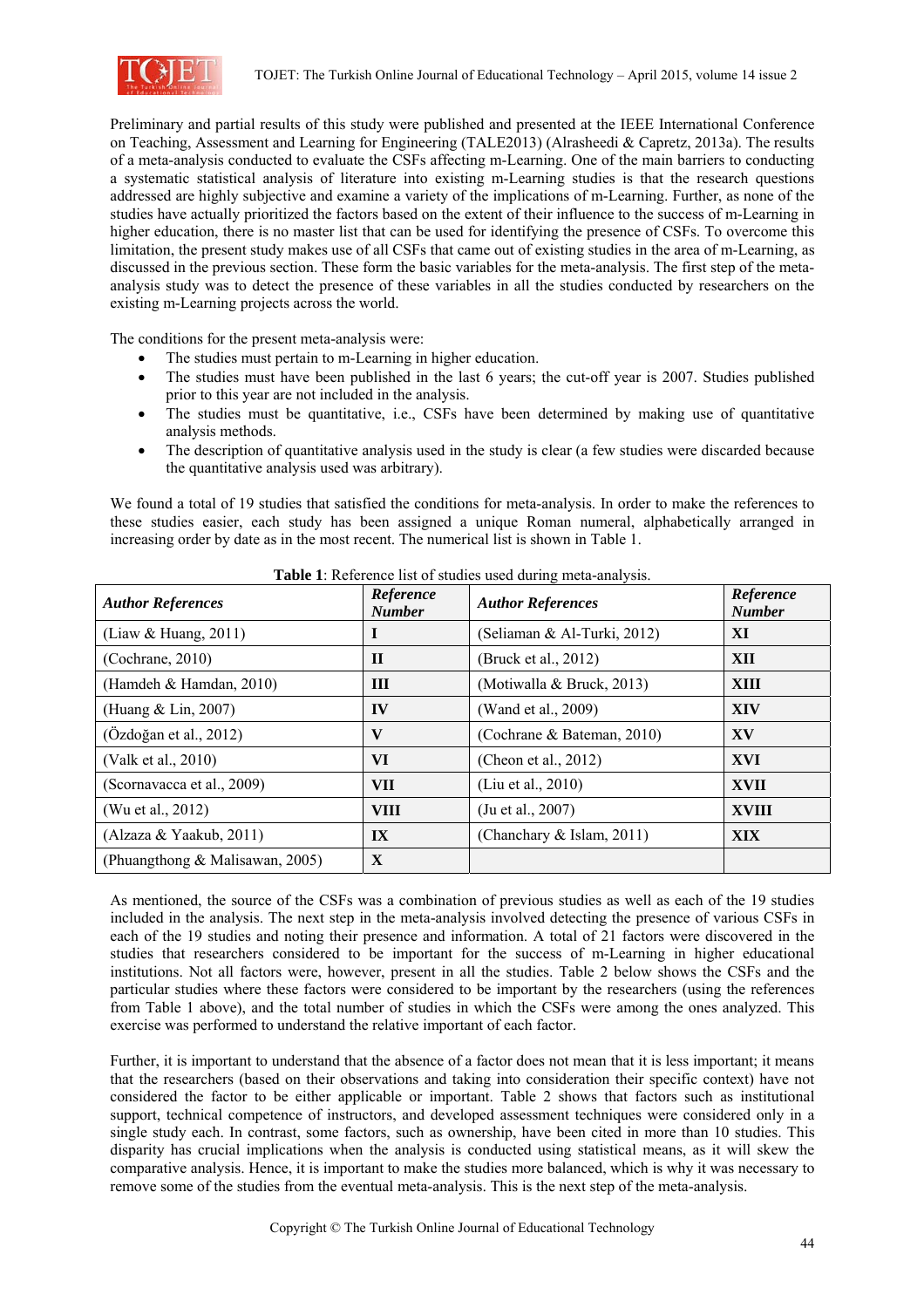

| Table 2: Presence of CSFs in various studies. |                                                                      |                            |  |  |  |
|-----------------------------------------------|----------------------------------------------------------------------|----------------------------|--|--|--|
|                                               | <b>Appearance in Various Studies</b>                                 |                            |  |  |  |
| <b>CSFs</b>                                   | <b>Author References</b>                                             | No. of<br><b>Citations</b> |  |  |  |
| Availability                                  | I, II, III                                                           | 3                          |  |  |  |
| Accesibility                                  | II, III, IV, V, VI, VII, VIII, IX                                    | 8                          |  |  |  |
| Affordability                                 | II, VII                                                              | $\overline{2}$             |  |  |  |
| <b>Internet Access</b>                        | VI, IX, X, XI                                                        | $\overline{4}$             |  |  |  |
| Connectivity                                  | III, $V$ , IX                                                        | 3                          |  |  |  |
| Choice of Mobile Devices                      | II, VIII, IX, XII, XIII, XIV, XV                                     | 7                          |  |  |  |
| Web 2.0 Software                              | II, XII, XV                                                          | 3                          |  |  |  |
| Cross Platform Capability                     | I, III, IX, XII, XIII, XIV, XV                                       | $\overline{7}$             |  |  |  |
| Ownership                                     | I, III, IV, VII, IX, X, XII, XIII, XIV, XV, XVI,<br>XVII, XVIII, XIX | 14                         |  |  |  |
| <b>Institutional Support</b>                  | XV                                                                   | 1                          |  |  |  |
| Content                                       | <i>I, III, V, VI, XIII, XVII</i>                                     | 6                          |  |  |  |
| Assimilation with Curriculum                  | III, VI, VII                                                         | 3                          |  |  |  |
| <b>Educator Perspectives</b>                  | II, VII, XV                                                          | 3                          |  |  |  |
| <b>Learner Perceptions</b>                    | I, II, III, IV, V, VII, IX, XII, XIII, XIV, XV,<br>XVI, XVII, XVIII  | 15                         |  |  |  |
| Learning Community Development                | I, II, III, V, VI, IX, XIV, XV                                       | 8                          |  |  |  |
| Develop Assessment techniques                 | $\mathbf{I}$                                                         | 1                          |  |  |  |
| <b>Faculty Commitment</b>                     | II, VI, VII, XV, XVI                                                 | 5                          |  |  |  |
| User Feedback                                 | II, IV, VI, VII, XV                                                  | 5                          |  |  |  |
| Technical Competence of Instructors           | VI                                                                   | 1                          |  |  |  |
| <b>Technical Competence of Students</b>       | I, II, IV, VI, IX, XI, XII, XIII, XIV, XV, XVII                      | 11                         |  |  |  |
| <b>User Friendly Design of Content</b>        | I, II, III, IV, X, XIII, XIV, XVI, XVII, XVIII                       | 11                         |  |  |  |

Based on the paper by Teoh (2011), the variables, i.e., the CSFs, can be divided into four categories – technology, management support, teaching pedagogy, and learning approach. As seen in Table 3 below, some factors, such as assimilation with curriculum, fall into multiple categories meaning that there is an overlap based on the categories of people influencing the particular variable. The CSFs can be further divided into three main categories – from student perspectives, from instructor perspectives, and from management perspectives.

| Table 3: Classification of CSFs.    |                       |  |  |  |
|-------------------------------------|-----------------------|--|--|--|
| Variables                           | <b>CSF Categories</b> |  |  |  |
| Availability                        |                       |  |  |  |
| Accessibility                       |                       |  |  |  |
| Affordability                       |                       |  |  |  |
| Internet access                     | Technology            |  |  |  |
| Connectivity                        |                       |  |  |  |
| Choice of Mobile Devices            |                       |  |  |  |
| Web 2.0 software                    |                       |  |  |  |
| Cross-platform capability           |                       |  |  |  |
| Ownership                           |                       |  |  |  |
| <b>Institutional Support</b>        |                       |  |  |  |
| Administrative support              | Management<br>Support |  |  |  |
| <b>Assimilation with Curriculum</b> |                       |  |  |  |
| User feedback                       |                       |  |  |  |
| Educator perceptions                | Teaching Pedagogy     |  |  |  |
| Technical competence of             |                       |  |  |  |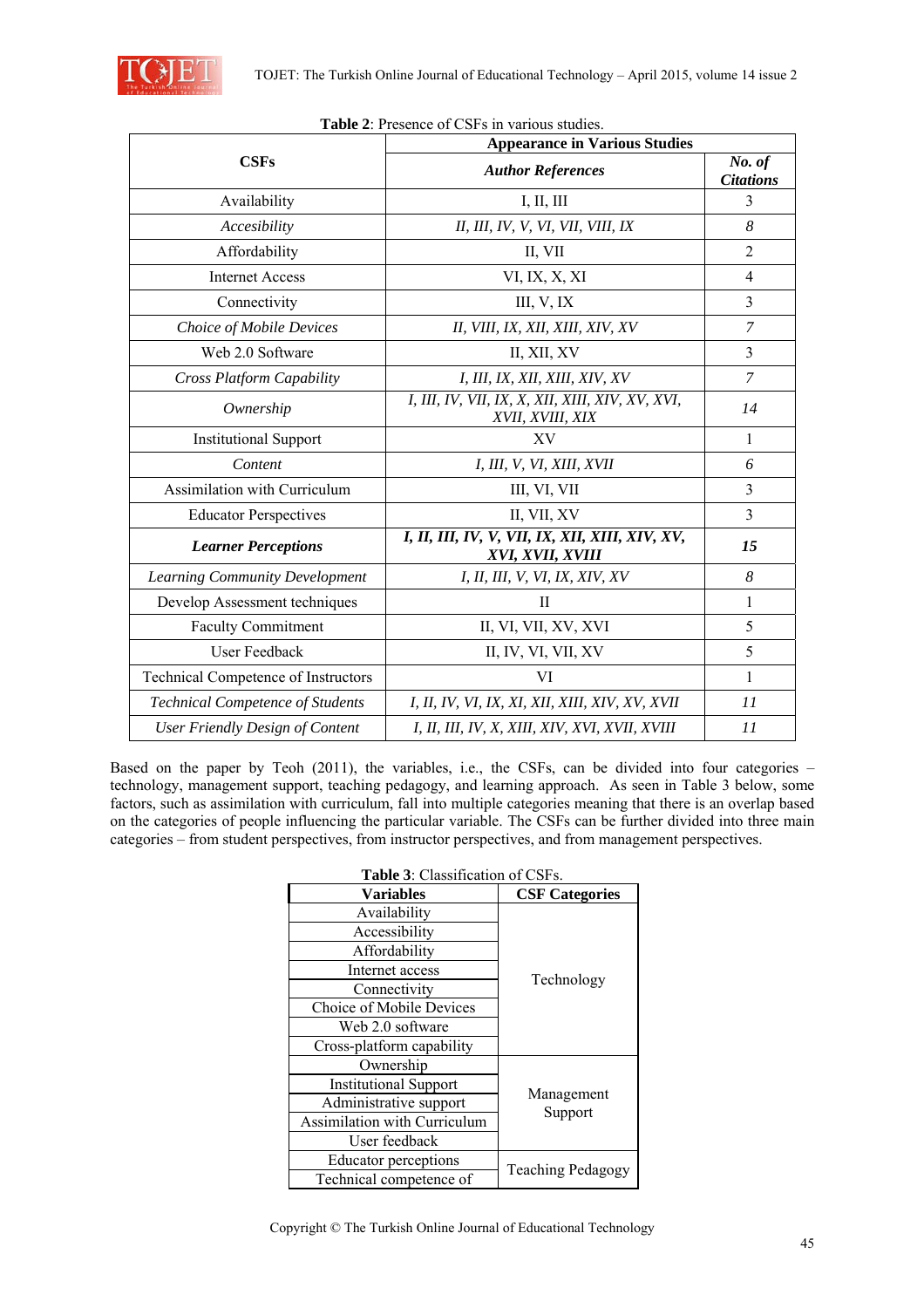

| instructors                         |                   |
|-------------------------------------|-------------------|
| Faculty commitment                  |                   |
| Develop assessment                  |                   |
| techniques                          |                   |
| User feedback                       |                   |
| Assimilation with Curriculum        |                   |
| Learning community                  |                   |
| development                         |                   |
| User feedback                       |                   |
| Learner perceptions                 |                   |
| Technical competence of             | Learning Approach |
| students                            |                   |
| User friendly design of             |                   |
| content                             |                   |
| <b>Assimilation with Curriculum</b> |                   |

An interesting part of the analysis was that learner perceptions was included in every single study and all of the studies had evaluated the CSFs from this perspective. Any m-Learning platform had two other sets of users – the instructors, and university management and administration. These have not been the focus of evaluative studies, which is a major drawback of the present study. Coming back to the present evaluative study, it can be seen that most of the pilot studies conducted in the area of m-Learning tend to evaluate the success from the perspective of learners, in other words, the factors that are important for learners to ensure that m-Learning is successfully adopted within a tertiary education institution. This is the tentative choice for the independent variable (highlighted in bold in Table1).

As discussed before, the next step involves removing the CSFs that have appeared in very few studies so that only significant CSFs are considered. The removal of the studies has been conducted by using a threshold, i.e., the minimum number of studies in which a factor has to appear before it is included in the meta-analysis. This threshold was chosen to be six, which is a little less than half of the maximum number of appearances (learner perceptions – 15). Applying the threshold results in a total of nine CSFs that have been plotted against the number of citations in Figure 1.



Figure 1. Plot of Shortlisted CSFs against the number of citations.

From Figure 1 above, the nine shortlisted critical success factors are – user friendly design, technical competence, learner community development, learner perceptions, content, ownership, accessibility, choice of mobile device, and cross platform capability.

The next step of the meta-analysis involved conducting in-depth studies of the statistical information available on these nine shortlisted CSFs. The purpose was to understand whether there was sufficient information for each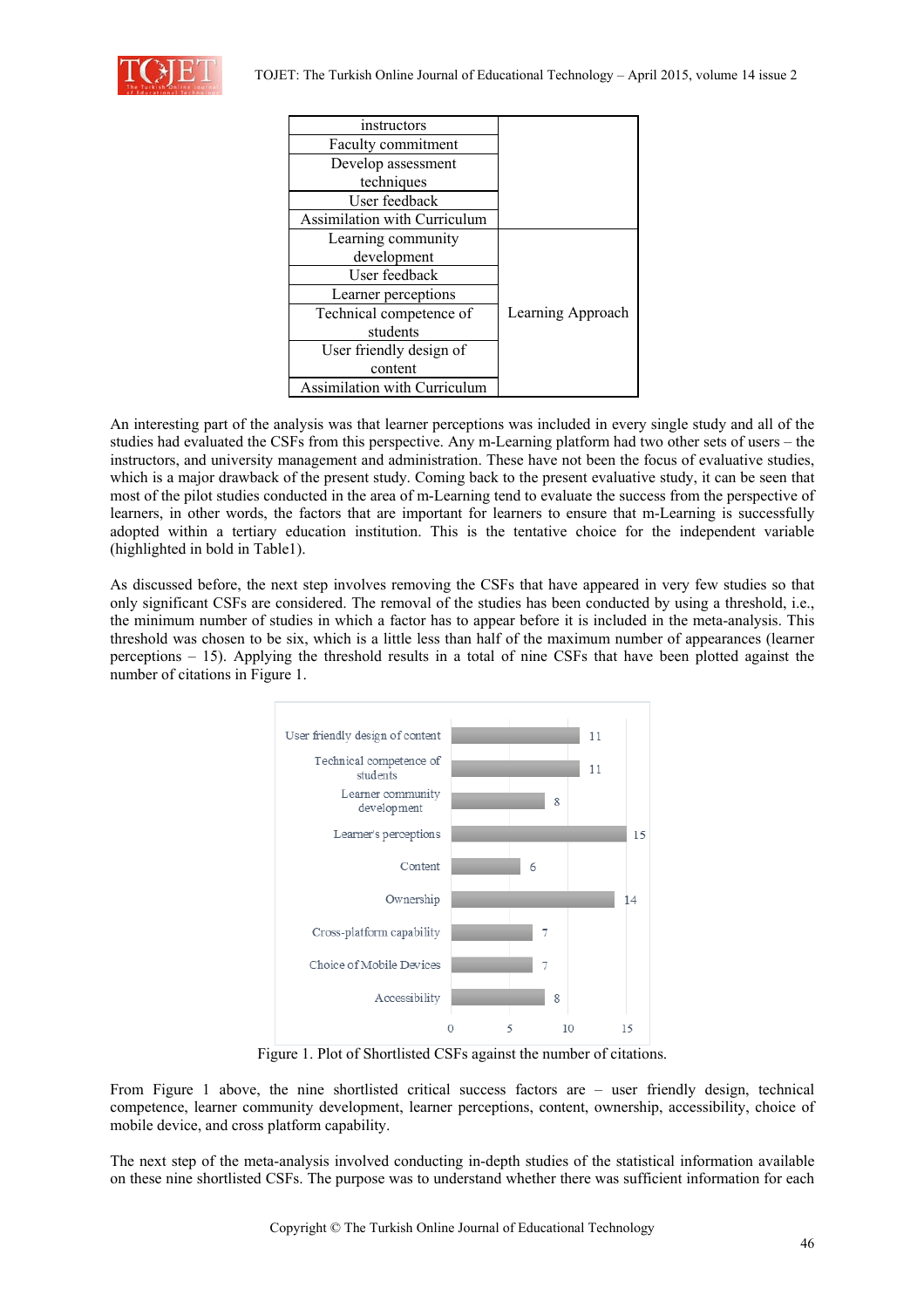

of the factors to conduct a meta-analysis using statistical techniques. The study showed that not enough statistical data was available for three of the CSFs – accessibility, choice of mobile device, and cross platform capability. Hence, these three factors had to be excluded from the final list. This resulted in a total of six CSFs being used for the purpose of meta-analysis (shown in italics, both regular and bold fonts, in Table 4 below).

At this point, it is important to point out that the fact that only six of the 21 CSFs were shortlisted means that these six factors are considered by all researchers studying m-Learning to be important. The remaining factors may be important too, but corroborating their importance would require researchers to include these factors as a part of the study. These six factors – user friendly design, technical competence, learner community development, learner perceptions, content, and ownership – would not be used for a cross-sectional analysis across multiple studies.

The next step of the meta-analysis required shifting focus back to the papers to find out if sufficient statistical information was available for analysis. In other words, the six critical factors must be presented in a similar or at least inter-convertible statistical form so that they can be assessed on a comparative scale. In addition to determining the CSF, one of the objectives of the present study was also to determine the influence each factor has on the success of m-Learning in higher educational institutions. This requires comparison among the CSFs and, hence, this exercise. Our analysis showed that only nine of the 18 studies had similar statistical information that could be used for conducting meta-analysis – I, V, VII, IX, XI, XIII, XVI, and XVIII. This also means that the remaining 10 studies – II, III, IV, VI, VIII, X, XII, XIV, XV, and XIX – were discarded as they either used very different statistical measurements or did not have sufficient raw data required for analysis. The six CSFs and their corresponding statistics in the nine studies are enumerated in Table 4 below.

|                   | <b>Table 4:</b> CSF statistics in the shortlisted studies.<br><b>Critical Success Factors</b> |                                |                                                                   |                                      |                |                  |  |  |
|-------------------|-----------------------------------------------------------------------------------------------|--------------------------------|-------------------------------------------------------------------|--------------------------------------|----------------|------------------|--|--|
| <b>Statistics</b> | <b>User</b><br>Friendly<br>Design                                                             | <b>Technical</b><br>Competence | <b>Learner</b><br>Community<br><b>Development</b>                 | <b>Learner</b><br><b>Perceptions</b> | <b>Content</b> | <b>Ownership</b> |  |  |
|                   | Based on (Liaw & Huang, 2011) No of Participants 168                                          |                                |                                                                   |                                      |                |                  |  |  |
| <b>SD</b>         | 3.63                                                                                          | 2.74                           | 4.03                                                              | 3.43                                 | 3.14<br>4.09   |                  |  |  |
| Mean              | 1.39                                                                                          | 1.65                           | 1.39                                                              | 1.53                                 | 1.24           | 1.57             |  |  |
|                   | Based on (Özdoğan, Başoğlu, & Er etin, 2012) No of Participants 81                            |                                |                                                                   |                                      |                |                  |  |  |
| <b>SD</b>         | 4.27                                                                                          | 4.05                           | 3.4                                                               | 3.85                                 | 3.63           | 3.95             |  |  |
| Mean              | 0.97                                                                                          | 1.18                           | 1.37                                                              | 1.01                                 | 1.32           | 1.04             |  |  |
|                   | Based on (Scornavacca, Huff, & Marshall, 2009) No of Participants 569                         |                                |                                                                   |                                      |                |                  |  |  |
| <b>SD</b>         | 4.04                                                                                          | Na                             | 4.05                                                              | 3.71                                 | 2.95           | 3.67             |  |  |
| Mean              | 1                                                                                             | Na                             | 1.02                                                              | 1.06                                 | 1.01           | 1.1              |  |  |
|                   | Based on (Alzaza & Yaakub, 2011) No of Participants 261                                       |                                |                                                                   |                                      |                |                  |  |  |
| <b>SD</b>         | 4.05                                                                                          | Na                             | 3.91                                                              | 3.87                                 | 4.5            | Na               |  |  |
| Mean              | 0.63                                                                                          | Na                             | 0.66                                                              | 0.76                                 | 0.81           | Na               |  |  |
|                   | Based on (Seliaman & Al-Turki, 2012) No of Participants 55                                    |                                |                                                                   |                                      |                |                  |  |  |
| <b>SD</b>         | Na                                                                                            | 4.02                           | Na                                                                | 4.12                                 | Na             | 4.01             |  |  |
| Mean              | Na                                                                                            | 1.06                           | Na                                                                | 0.66<br>Na                           |                | 0.71             |  |  |
|                   | Based on (Motiwalla & Bruck, 2013) No of Participants 33                                      |                                |                                                                   |                                      |                |                  |  |  |
| <b>SD</b>         | 3.3                                                                                           | 3.11                           | Na                                                                | 2.43                                 | 2.49           | 3.97             |  |  |
| Mean              | 0.79                                                                                          | 1.02                           | Na                                                                | 1.15                                 | 1.16           | 1.07             |  |  |
|                   | Based on (Cheon, Lee, Crooks, & Song, 2012) No of Participants 177                            |                                |                                                                   |                                      |                |                  |  |  |
| <b>SD</b>         | 3.72                                                                                          | 3.9                            | Na                                                                | 3.48                                 | 3.71           | 3.71             |  |  |
| Mean              | 1.44                                                                                          | 1.14                           | Na                                                                | 1.44                                 | 1.29           | 1.35             |  |  |
|                   | Based on (Liu, Liu, & Carlsson, 2010) No of Participants 219                                  |                                |                                                                   |                                      |                |                  |  |  |
| <b>SD</b>         | 3.8                                                                                           | Na                             | Na                                                                | 3.33<br>Na                           |                | 3.31             |  |  |
| Mean              | 1.24                                                                                          | Na                             | Na                                                                | 13                                   | Na             | 1.31             |  |  |
|                   |                                                                                               |                                | Based on (Ju, Sriprapaipong, & Minh, 2007) No of Participants 245 |                                      |                |                  |  |  |
| <b>SD</b>         | 2.36                                                                                          | Na                             | Na                                                                | 2.19                                 | 2.38           | 2.23             |  |  |
| Mean              | 1.06                                                                                          | Na                             | Na                                                                | 1.16                                 | 1.12           | 1.16             |  |  |

**Table 4:** CSF statistics in the shortlisted studies.

From Table 4 above it is clear that the CSF learner perceptions is present in all the nine studies shortlisted above. As discussed earlier, learner perceptions were present in the maximum number of studies. The presence of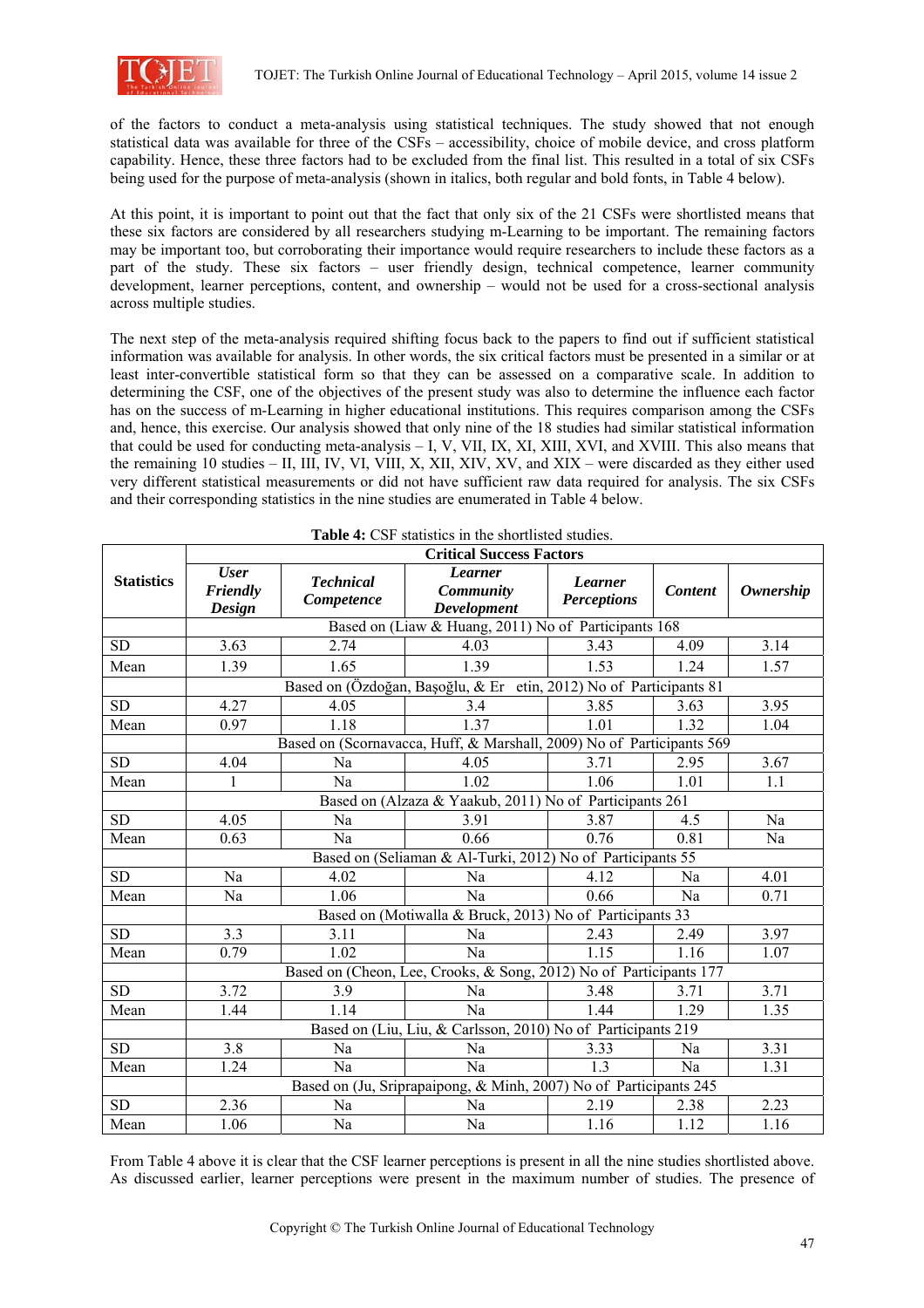

learner perceptions in all nine studies indicates that learner perceptions actually refers to whether the learners would consider opting for m-Learning in the future based on their current experiences. As the success of m-Learning directly refers to the continued usage of an m-Learning platform, this CSF becomes even more important. In fact, in several studies, learner perceptions were actually correlated with other CSFs as a means for judging the success of mobile l-Learning in a particular institution.

The present meta-analysis also uses learner perceptions as a means of assessing the success of m-Learning in various institutions, i.e., as a dependent variable. The individual correlations are not available for some of the nine studies, hence the meta-analysis consisted of aggregating the mean values of the remaining five CSFs for these studies and then correlating them with learner perceptions. Microsoft Excel was used as a means of performing this operation. The meta-analysis conducted by Ravesteyn and Batenburg is the basis for the present study (Ravesteyn & Batenburg, 2010). The meta-analysis results are shown in Table 5 below.

|                                      | <b>Meta-Analysis Statistics</b> |                     |                           |        |      |                |
|--------------------------------------|---------------------------------|---------------------|---------------------------|--------|------|----------------|
| CSFs                                 | No. of<br><b>Studies</b>        | No. of              | <b>Net</b><br><b>Mean</b> | Net SD | CSE  | <b>Pearson</b> |
|                                      |                                 | <b>Participants</b> |                           |        | Rank | Corr.          |
| <b>Learner Perceptions</b>           |                                 | 1808                | 3.379                     | 1.119  | NA   |                |
| User Friendly Design                 |                                 | 1753                | 3.646                     | 1.065  |      | 0.92961        |
| <b>Learner Community Development</b> |                                 | 514                 | 3.564                     | 1.21   |      | 0.64153        |
| <b>Technical Competence</b>          |                                 | 1079                | 3.848                     | 1.11   |      | $-0.5595$      |
| Content                              |                                 | 1289                | 3.958                     | 1.136  |      | 0.80454        |
| Ownership                            |                                 | 1547                | 3.499                     | 1.164  |      | 0.6064         |

## **RESULTS AND DISCUSSION**

The success of m-Learning is dependent on the views of the users of the m-Learning platform. The popularity of mobile phones in the present day world cannot be denied; neither can their increased invasion into all aspects of people's lives. Despite this, the use of mobile technology in the educational sector has been limited. Consequently, higher educational institutions have recently been looking at several methods of implementing m-Learning strategies (Alrasheedi & Capretz, 2013b). As the popularity and the all-encompassing nature can only come through a favorable user perception, it can be concluded that the users have certain reservations when it comes to the use of mobile technology in the educational sector. The objective of this paper is to assess user perceptions of what users consider to be the key factor necessary for the successful adoption of m-Learning in educational institutions. We conducted a meta-analysis of existing studies that evaluated the CSFs of the m-Learning platform. The results of the analysis are given in Table 5 above.

Table 4 shows the aggregated results from the meta-analysis of nine similar studies conducted measuring the CSFs of m-Learning. The independent observation of the means shows the response tendency on a 5-point Likert scale  $(1 -$  strongly disagree to  $5 -$  strongly agree). This shows that a mean over 2.5 indicates that learners agree that the factor has an appreciable influence on their current experience with the m-Learning platform. From Table 5, it can be seen that all six CSFs have an aggregate response higher than 2.5, indicating that each of these factors has an appreciable influence on their current experience with the m-Learning platform.

The rankings of the means of the responses, given in Table 5, show how much influence the factor has on the potential success of m-Learning, according to the learners. It is seen that content is considered to have the most influence, followed by technical competence of learners, user friendly design, learner community development, and ownership.

The next step is to find if the factors are seen to positively affect learner perceptions of m-Learning. As discussed earlier, correlation of the CSFs with learner perceptions is a means of judging the success factors of m-Learning from learner perspectives. Both content and user friendly design have highly positive correlations with learner perceptions. This means that both good content and user friendly design of the content are essential to learners if they are to choose an m-Learning platform in the future. Ownership, i.e., flexibility to use m-Learning anytime and anyplace, and learner community development, i.e., using the m-Learning platform to connect with other learners or educators, are also positively related with learner perceptions. This means that learners view both of these factors as important. Interestingly, technical competence is negatively correlated with learner perceptions. Developing the right evaluation framework will enable researchers and m-Learning stakeholders to get a true picture of the current status of m-Learning implementation and adoption within the educational institution; it can then also be used as a roadmap for success that includes adoption of m-Learning at important milestones (Alrasheedi & Capretz, 2013c). This means that learners consider that they already have technical capabilities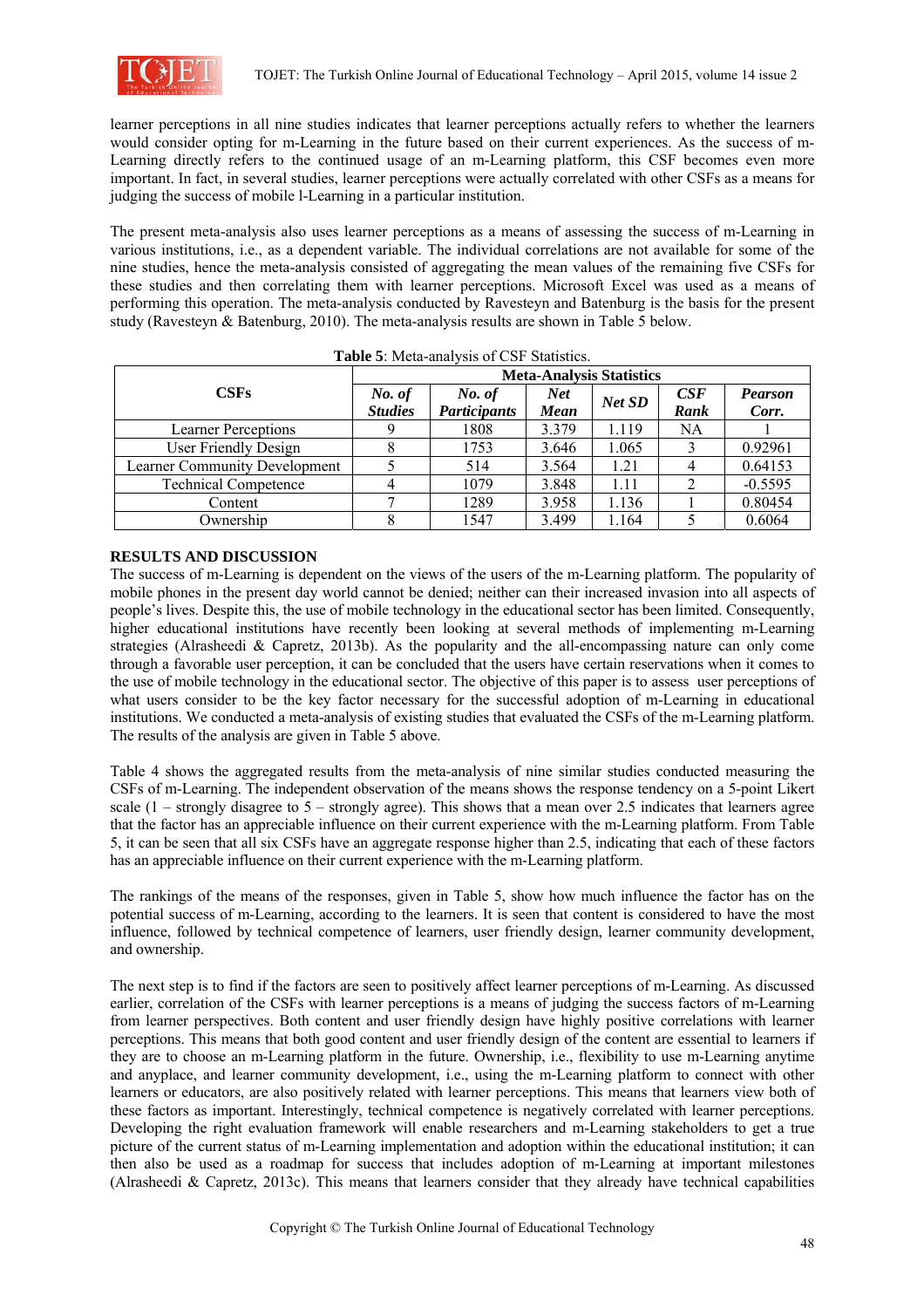

(since mobile phones are ubiquitous in the present day world), and so the factor is not critically important in their choice for selecting the m-Learning platform in future.

# **CONCLUSIONS AND RECOMMENDATIONS**

The goal of this study has been to extend our understanding of the CSFs that affect the m-Learning platform in higher educational settings. A meta-analysis of multiple studies was conducted on the lines of the inspiring study by Naismith & Corlett (2006) using updated data, though the version also improves upon the 2006 study by conducting it as a systematic statistical analysis. This would help in assessing the influence of each CSF on the success of m-Learning in higher education.

An important observation made during the study was that usually the success of m-Learning is considered only based on perceived benefits from learner perspectives (students). This neglects other important users such as the instructors and members of the university management and administration. These people are the first in line to accept or reject any new learning paradigm. They are also responsible for motivating university students into trying out the new platform and helping with the glitches. Unless detailed information is available on how users of these categories think, the information available for the success of m-Learning is incomplete. This means that the universities will have to assess the opinions of their students before any m-Learning initiative is begun.

The categorical division of the CSFs gave a general idea about the causes of the success of m-Learning initiatives in different countries. A careful look at Table 3 above shows that the success factors, when examined from the category perspective, are fairly evenly distributed. This means that m-Learning success depends on a set of factors, only one part of which is technical.

The meta-analysis of the literature review also showed that some aspects – such as the technical competence of educators, the development of assessment techniques, and institutional support – have been considered by very few studies as success factors. This does not mean that the factors are not important. It is in fact a possible explanation of the slow adoption of the technology in the educational sector. As a future study, we are working on systematically surveying the CSFs for m-Learning to investigate and classify these CSFs into different groups such as from the perspectives of students, instructors, and university management. This would be promising background for proposing a new conceptual framework to comprehensively study and analyze the relationship among the CSFs from related perspectives.

## **ACKNOWLEDGMENT**

The first author would like to thank the ministry of higher education (MOHE) in Saudi Arabia for his personal fund and the scholarship.

## **REFERENCES**

- Adeyeye, M. O., Musa, A. G., & Botha, A. (2013). Problem with multi-video format m-learning applications. In J.-E. Pelet, E-Learning 2. 0 Technologies and Web Applications in Higher Education (pp. 294-330). New York: IGI Global.
- Ali, A., Ouda, A., & Capretz, L. F. (2012). A conceptual framework for measuring the quality aspects of mobile learning. *Bulletin of the IEEE Technical Committee on Learning technology, 14*(14), 31-34.
- Alrasheedi, M. & Capretz, L.F. (2013a). A Meta-Analysis of Critical Success Factors Affecting Mobile Learning, *Proceedings of IEEE International Conference on Teaching, Assessment and Learning for Engineering,* Bali, Indonesia, pp. 262-267.
- Alrasheedi, M., & Capretz, L. F. (2013b). Applying CMM towards an m-learning context. In International Conference on Information Society (i-Society), (pp. 146-151). IEEE.
- Alrasheedi, M., & Capretz, L. F. (2013c). Developing a Mobile Learning Maturity Model. International Journal for Infonomics (IJI), 6(3/4), 771- 779.
- Alzaza, N. S., & Yaakub, A. R. (2011). Students' awareness and requirement of mobile learning in higher education environment. America Journal of Economics an Business Administration, 3(1), 95-100.
- Andrews, T., Smyth, R., Tynan, B., Berriman, A., Vale, D., & Cladine, R. (2010). Mobile technologies and rich media: expanding tertiary education opportunities in developing countries. In A. G. Abdel-Wahab, & A. A. El-Masry, Mobile Information Communication Technologies Adoption in Developing Countries: Effects and Implication. New York: Idea Group Inc.
- Booth, A., Papaioannou, D., & Sutton, A. (2012). Approaches to successful literature review. California: SAGE.
- Bruck, P. A., Motiwalla, L., & Foerster, F. (2012). Mobile elarning with micro-content: a framework and evaluation. 25th Bled e-Conference eDependability: Reliable and Trustworthy eServices for the Future, 527-543.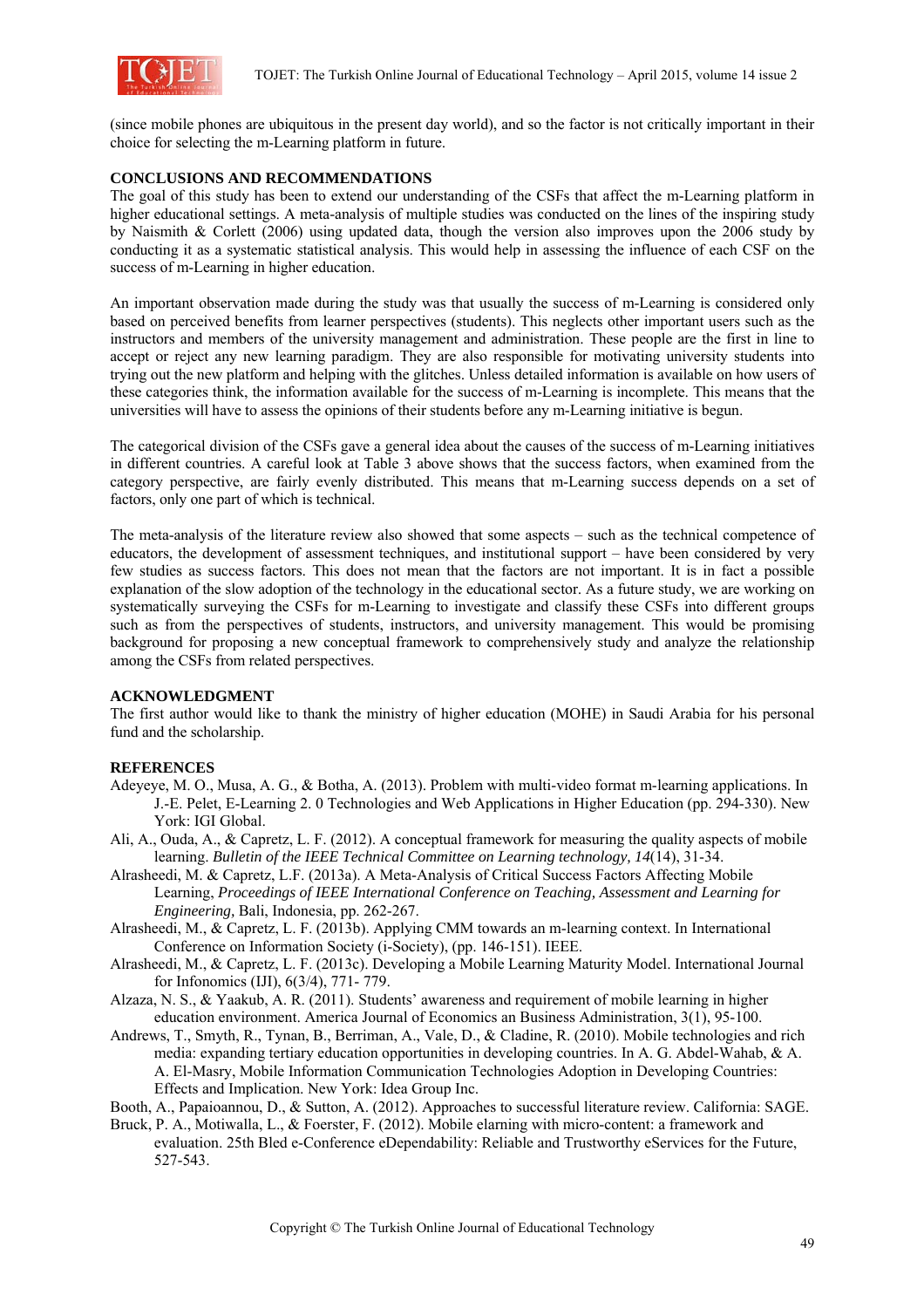

- Capuruço, R. A., & Capretz, L. F. (2010). Integrating recommender information in social ecosystems decisions. In Proceedings of the Fourth European Conference on Software Architecture: Companion Volume (pp. 143-150), ACM.
- Chanchary, F. H., & Islam, S. (2011). Mobile learning in Saudi Arabia prospects and challenges. International Arab Conference on Information Technology (ACIT'2011). Jordan: Zarqa University.
- Cheon, J., Lee, S., Crooks, S. M., & Song, J. (2012). An investigation of mobile learning readiness in higher education based on the theory of planned behavior. Computer & Education, 59, 1054-1064.
- Cochrane, T. D. (2010). Exploring mobile learning success factors. Research in Learning Technology, 18(2), 133-148.
- Cochrane, T. D. (2014). Critical success factors for transforming pedagogy with mobile Web 2.0. British Journal of Educational Technology, 45(1), 65-82.
- Cochrane, T. D., & Bateman, R. (2010a). Reflections on 3 years of m-learning implementation (2007-2009). Sheffield: Sheffield Hallam University Research Archive.
- Cochrane, T. D., & Bateman, R. (2010b). Transforming pedagogy using mobile web 2.0. In Web-based Education: Concepts, Methodologies, Tools and Applications, Volume 1 (pp. 671-698). New York: Idea Group Inc (IGI).
- Hamdeh, M. A., & Hamdan, A. (2010). Using analytical hierarchy process to measure critical success factors of m-learning. European, Mediterranean & Middle Eastern Conference on Information Systems. Abu Dhabi.
- Huang, J. H., & Lin, Y. R. (2007). Elucidating user behavior of mobile learning: a perspective of the extended technology acceptance model. The Electronic Library, 25(5), 585-598.
- Ju, T. L., Sriprapaipong, W., & Minh, D. N. (2007). On the Success Factors of Mobile Learning. 5th International Conference on ICT and Higher Education. Bangkok.
- Kukulska-Hulme, A., & Taxler, J. (2007). Designing for mobile and wireless learning. In H. Beetham, & R. Sharpe, Rethinking Pedagogy for a Digital Age: Designing and Delivering e-Learning (pp. 180-192). London: Roultedge.
- Liaw, S. S., & Huang, H. M. (2011). Exploring learners' acceptance toward mobile learning. In T. Teo, Technology Acceptance in Education: Research and Issues (pp. 145-157). Sense Publishers.
- Liu, Y., Liu, H., & Carlsson, C. (2010). Factors driving the adoption of m-learning: an empirical study. Computers & Education, 22, 1211-1219.
- Motiwalla, L., & Bruck, P. A. (2013). Adoption of a micro-learning system. *Tenth AIMS International Conference on Management,* Austria, 1001-1008.
- Moura, A., & Carvalho, A. (2010). Mobile learning: using SMS in educational contexts. In N. Reynolds, & M. Turcsányi-Szabó (Ed.), Key Competencies in the Knowledge Society, World Computer Congress (pp. 281-291). Brisbane: Springer.
- Naismith, L., & Corlett, D. (2006). Reflections on success: a retrospective of the mLearn conference series 2002- 2005. mLearn 2006 – Across generations and cultures. Banff.
- Özdoğan, K. M., Başoğlu, M., & Eretin, G. (2012). Exploring major determinants of mobile learning adoption. Proceedings of PICMET '12: Technology Management for Emerging Technologies (pp. 1415-1423). IEEE.
- Paul, J., & Seth, R. (2012). Japan-India diplomacy and relationship marketing. In Paul, International Marketing text and Cases (2nd ed., pp. 178-180). New Delhi: Tata McGraw-Hill Education.
- Phuangthong, D., & Malisawan, S. (2005). A study of behavioral for 3G mobile internet technology: preliminary researh mobile learning. Proceedings of the Second International Conference on e-Learning for Knowledge-Based Society, (pp. 1-17). Bangkok.
- Quinn, C. N. (2011). The mobile academy: mLearning for higher education. San Francisco: John Wiley & Sons.
- Ravesteyn, R., & Batenburg, R. (2010). Surveying the critical success factors of BPM-systems implementation. Business Process Management Journal, 3, 492-507.
- Saccol, A., Barbosa, J. L., Schlemmer, E., & Rienhard, N. (2010). Corporate m-learning: applications and challenges. In R. Guy, Mobile Learning: Pilot Projects and Initiatives. California: Information Science.
- Scornavacca, E., Huff, S., & Marshall, S. (2009). Mobile phones in the class: if you can't beat them, join them. *Communications of the ACM, 52*(4), 142-146.
- Seliaman, M. E., & Al-Turki, M. S. (2012). Mobile learning adoption in Saudi Arabia. World Academy of Science, Engineering and Technology, 69, 391-293.
- Teoh, K. K. (2011). An examination of critical success factors in the implementation of ePortfolios in universities. *Journal of Academic Language and Learning, 5*(2), A60-A72.
- The World Bank Institute. (2012). Behavioral change using technology. Retrieved March 1, 2014, from http://wbi.worldbank.org/wbi/content/behavioral-change-using-technology
- Tsai, L. H., Young, S. S., & Liang, C. H. (2005). Exploring the course development model for the mobile learning context: a preliminary study. Fifth IEEE International Conference on Advanced Learning Technologies ICALT05, 5-8.